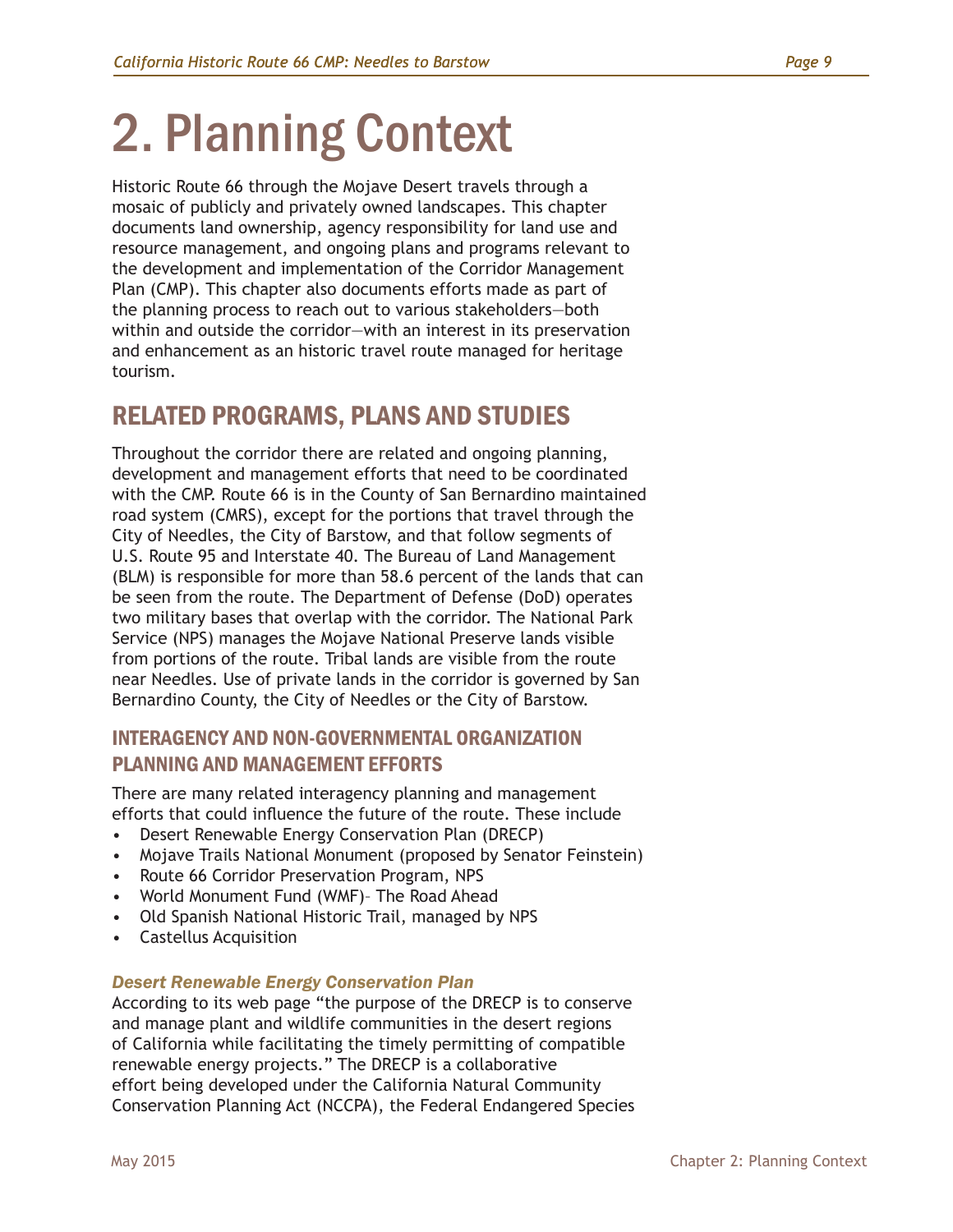#### **Route 66 Economic Impact Study**

*Rutgers, the State University of New Jersey, was commissioned by the World Monuments Fund to assess the potential economic impact of Historic Route 66 from Chicago to Santa Monica, California.* 

*A survey of travelers found that Route 66 attracted visitors*

- *• to authentic places and local businesses*
- *• that are mostly middle age and middle/upper income*
- *• that spend \$1,500- 2,000 per travel party 40-60 percent of which is NEW spending in communities*

*The study also found that:*

- *• 85 percent of travelers visit historic places and museums*
- *• \$38 Million a year is spent in communities*
- *• \$94 million in annual investments are made in Main Street Revitalization and museums*

*The study found the following economic gains*

- *• 2,400 jobs*
- *• \$90 million in income*
- *• \$262 million in overall output*
- *• \$127 million in GDP*
- *• \$37 million in tax revenues*
- *• Tourism contributes significantly to local, county, state and national economies*

*Study available at www. cr.nps.gov/rt66 and http:// wmf.org*

Act (FESA), and the Federal Land Policy and Management Act (FLPMA)<sup>1</sup>. A public draft of the proposed DRECP was released in September 2014. The proposed DRECP and its effect on the context of Historic Route 66 is discussed further in Chapter 4, Stewardship.

# *Mojave Trails National Monument (Proposed)*

A draft proposal has been developed and has been widely circulated by Senator Dianne Feinstein's office for the establishment of the Mojave Trails National Monument. A map of the proposed boundaries can be found at: [http://www.energy.senate.gov/public/index.cfm/](http://www.energy.senate.gov/public/index.cfm/files/serve?File_id=b60bcf4e-f659-a3fe-640a-6cdea1e4429b) [files/serve?File\\_id=b60bcf4e-f659-a3fe-640a-6cdea1e4429b](http://www.energy.senate.gov/public/index.cfm/files/serve?File_id=b60bcf4e-f659-a3fe-640a-6cdea1e4429b)

The boundary of the proposed monument includes much of the Historic Route 66 corridor west of Needles and east of Ludlow, northward to the Mojave Preserve and southward to 29 Palms Marine Corp Base and BLM Wilderness Area boundaries of Old Woman Mountains, Stepladder Mountains and Chemehuevi. The proposed monument boundary is also referenced in the proposed DRECP.

# *National Park Service Corridor Preservation Program*

In 1999, Congress passed Public Law 106-45, to preserve the cultural resources of the Route 66 corridor and to authorize the Secretary of the Interior to provide guidelines and a program of technical assistance and grants that will set priorities for the preservation of the Route 66 corridor.

The resulting Route 66 Corridor Preservation Program, administered by NPS:

"*collaborates with private property owners; non-profit organizations; and local, state, federal, and tribal governments to identify, prioritize, and address Route 66 preservation needs. It provides cost-share grants to successful applicants for the preservation and restoration of the most significant and representative properties dating from the route's period of outstanding historical significance, 1926 through 1970.*"

The program is scheduled to legislatively terminate at the end of fiscal year 2019, at which time NPS will appoint a non-federal entity (or entities) to continue the program's purpose.

# *World Monument Fund – The Road Ahead*

The mission of WMF, an independent organization dedicated to saving the world's most treasured places, is to preserve important architectural and cultural heritage sites around the globe. Route 66 was listed on the 2008 World Monuments Watch "to draw attention to the complex challenges of preserving not only an iconic cultural landscape, but a historic American experience."<sup>2</sup> The WMF, in

- 1 <http://www.drecp.org/whatisdrecp/>accessed March 08, 2014
- 2 <http://www.wmf.org/project/historic-route-66> accessed March 08, 2014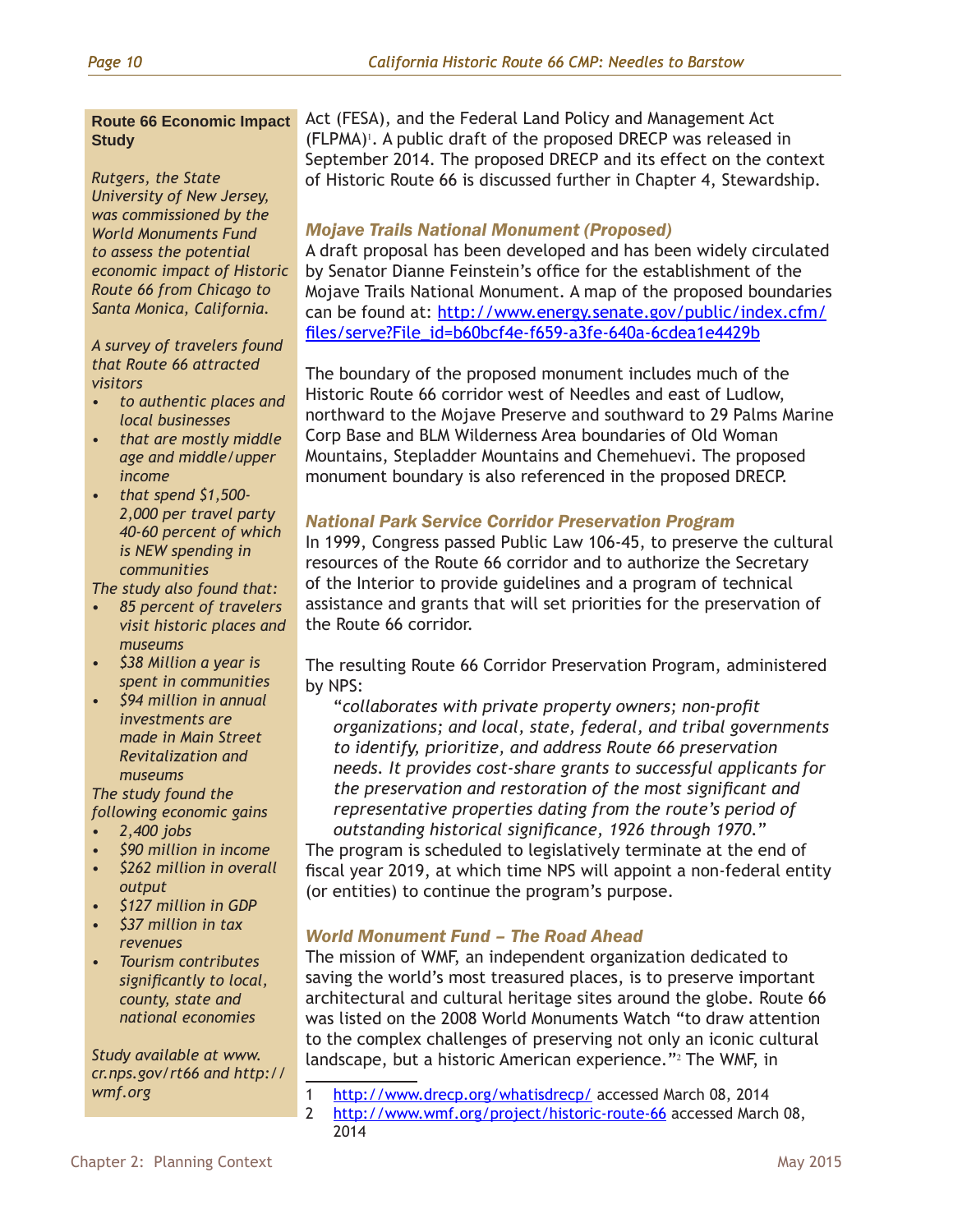addition to calling attention to the preservation challenge sponsored an economic impact study by Rutgers University that documented the benefits of preservation and heritage-based tourism along the route and sponsored workshops with key stakeholders along the route to help call attention to the economic opportunities.

# *Old Spanish National Historic Trail*

The Old Spanish National Historic Trail was designated by Congress in 2002. The trail runs through New Mexico, Colorado, Arizona, Utah, Nevada and California. The BLM and NPS administer the trail together to encourage preservation and public use. These two federal agencies work in close partnership with the Old Spanish Trail Association; American Indian tribes; state, county, and municipal governmental agencies; private landowners; nonprofit groups; and many others.

Of particular importance to the CMP is that portion of the Old Spanish Trail where all three routes come together with Historic Route 66 at Fork of Roads, east of present-day Barstow in the Mojave desert. The Desert Discovery Center and the Mojave River Valley Museum, both in Barstow, provide interpretation related to historic travel routes, providing an important context for Historic Route 66.

Although no formal management plan has been developed for the trail, the Old Spanish Trail Association ([http://www.oldspanishtrail.](http://www.oldspanishtrail.org) [org\)](http://www.oldspanishtrail.org) serves as an important partner in studying, preserving, protecting, interpreting, educating and promoting respectful use of the Old Spanish National Historic Trail and related historic routes.

## *Catellus Acquisition*

Federal presence in the management of the corridor grew with the donation of more than 587,000 acres of land as part of the Catellus agreement in a series of purchases and donations by the Wildlands Conservancy (TWC) and through use of Land and Water Conservation Funds. The Catellus acquisition is the largest nonprofit land acquisition donated to the American people in U.S. history. According to TWC's web page:

"*It included funding of more than 85,000 acres in the Mojave National Preserve, more than 20,000 acres in Joshua Tree National Park, and over 210,000 acres in 20 Bureau of Land Management wilderness areas, and hundreds of thousands of acres of important habitat. TWC also funded two land exchanges that netted an additional 45,886 acres of conservation lands to the Bureau of Land Management. This acquisition represents the largest landscape connectivity and wildlife corridor completed with nonprofit funds in North America.*"<sup>3</sup>

3 [http://www.wildlandsconservancy.org/conservation\\_california.html](http://www.wildlandsconservancy.org/conservation_california.html)  accessed 3/19/2014



Figure 11 The World Monument **AT T E N D E E C O N TA C T S** *Fund hosted a strategic roundtable*  **Ackerman, Lisa** *Executive Vice President and Chief*  **Hildreth, John** *Director, Southern Regional Office of Route 66 partners to discuss*  new opportunities and innovative partnerships in heritage tourism and **Avrami, Erica** *Research and Education Director* World Monuments Fund *.*<br>historic preservation along Route 66 .

*See Appendix II, Map 2: Land Ownership [http://cmp.route66ca.org](http://cmp.route66ca.org ) and navigate to "Appendix II: Maps"*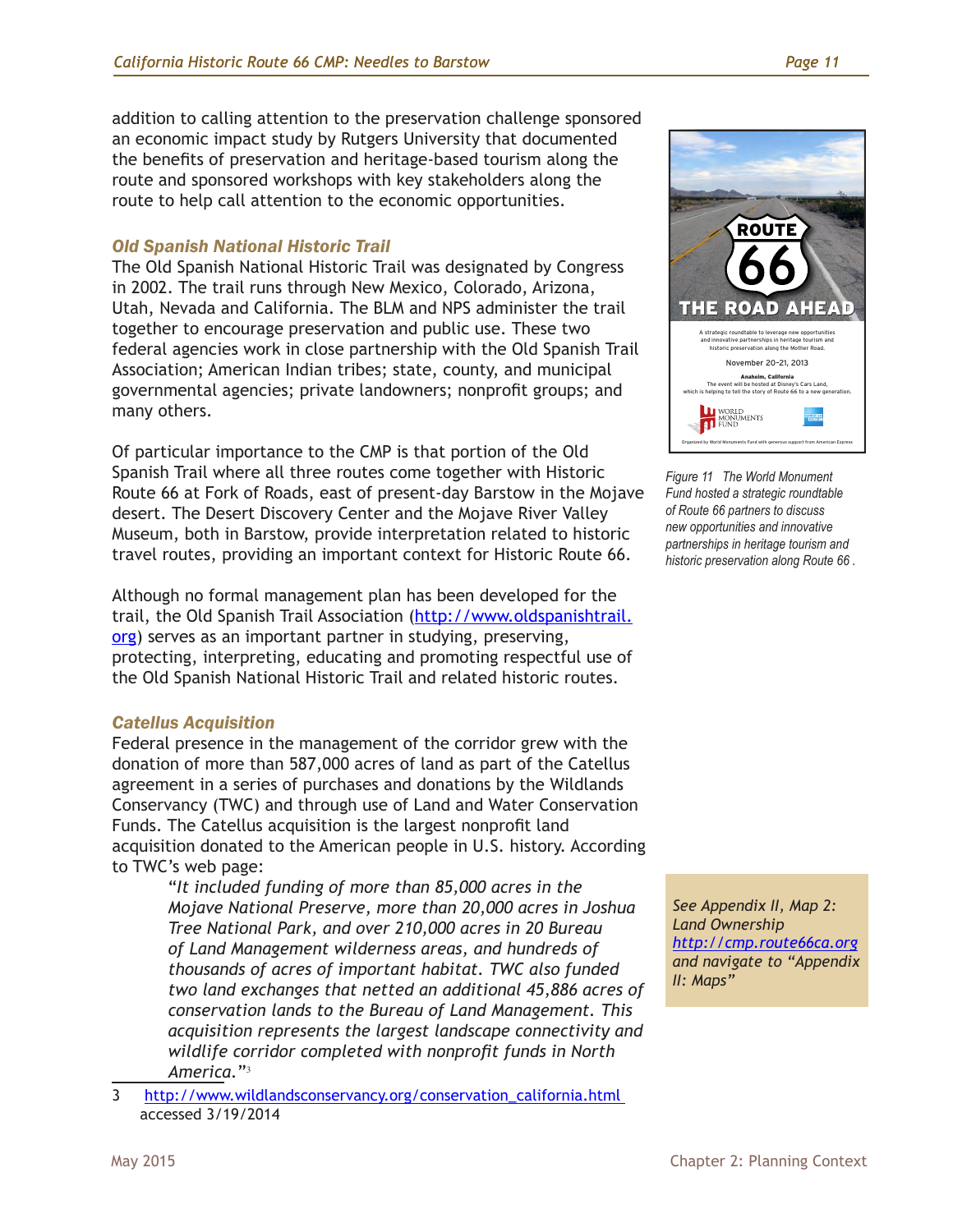#### **California Desert Conservation Area**

*The California Desert Conservation Area (CDCA) has a complex history of statutes, regulations, and management plan designations and prescriptions guiding the management of various federally owned lands within the desert. Within the BLM, the California state office oversees the California Desert District (CDD) office, which is itself responsible for the five field offices that fall within the CDD and the management of the CDCA (which includes Barstow and Needles Field Offices).*

*The 1980 California Desert Conservation Area Plan (CDCA Plan) guides management of the CDCA, though more detailed resource management plans exist for specific regions within the CDCA. These include West Mojave, Northern and Eastern Mojave, Northern and Eastern Colorado, Western Colorado Desert, Coachella Valley, and Imperial Sand Dunes Plans.*

*All public lands in CDCA under BLM management have been designated geographically into four multiple-use classes. The classification is based on the sensitivity of resources and kinds of uses for each geographic area.*

*(continued on next page)*

# LAND OWNERSHIP

Who controls the land is one of the most important contexts of the desert corridor. The current ownership distribution of lands within twenty miles of Historic Route 66 includes:

| Table 2 Ownership for Lands Within 20 Miles of Historic Route 66 |              |                |  |
|------------------------------------------------------------------|--------------|----------------|--|
| Category                                                         | <b>Acres</b> | <b>Percent</b> |  |
| <b>BLM</b>                                                       | 2,783,216    | 58.6%          |  |
| Private/Other                                                    | 851,077      | 18.0%          |  |
| Other Federal/DOD                                                | 523,691      | 11.0%          |  |
| <b>NPS</b>                                                       | 485,826      | 10.2%          |  |
| <b>CA State Lands</b>                                            | 97,231       | 2.0%           |  |
| <b>USFWS</b>                                                     | 6,047        | 0.1%           |  |
| Other open space                                                 | 2,885        | 0.1%           |  |
| <b>Total</b>                                                     | 4.749.973    | 100.00%        |  |

# BUREAU OF LAND MANAGEMENT

The BLM is responsible for management of approximately 58.6 percent of the lands within the corridor. According to the *BLM Land Use Planning Handbook*, BLM land use planning requirements are established by Sections 201 and 202 of the Federal Land Policy and Management Act of 1976 (FLPMA, 43 U.S.C. 1711-1712) and the regulations in 43 Code of Federal Regulations (CFR) 1600. Land use plans and planning decisions are the basis for every on-the-ground action the BLM undertakes. Land use plans include both resource management plans (RMPs) and management framework plans (MFPs).

Land use plans ensure that the public lands are managed in accordance with the intent of Congress as stated in FLPMA (43 U.S.C. 1701 et seq.), under the principles of multiple use and sustained yield. As required by FLPMA and BLM policy, the public lands must: be managed in a manner that protects the quality of scientific, scenic, historical, ecological, environmental, air and atmospheric, water resource, and archaeological values; where appropriate, preserve and protect certain public lands in their natural condition; provide food and habitat for fish and wildlife and domestic animals; provide for outdoor recreation and human occupancy and use; and recognize the Nation's need for domestic sources of minerals, food, timber, and fiber from the public lands by encouraging collaboration and public participation throughout the planning process. Land use plans are one of the primary mechanisms for guiding BLM activities to achieve the mission and goals outlined in the Department of the Interior (DOI) Strategic Plan.<sup>4</sup>

4 [http://www.blm.gov/wo/st/en/prog/planning/nepa/webguide/](http://www.blm.gov/wo/st/en/prog/planning/nepa/webguide/document_pages/land_use_planning.html) [document\\_pages/land\\_use\\_planning.html](http://www.blm.gov/wo/st/en/prog/planning/nepa/webguide/document_pages/land_use_planning.html) accessed on 3/19/2014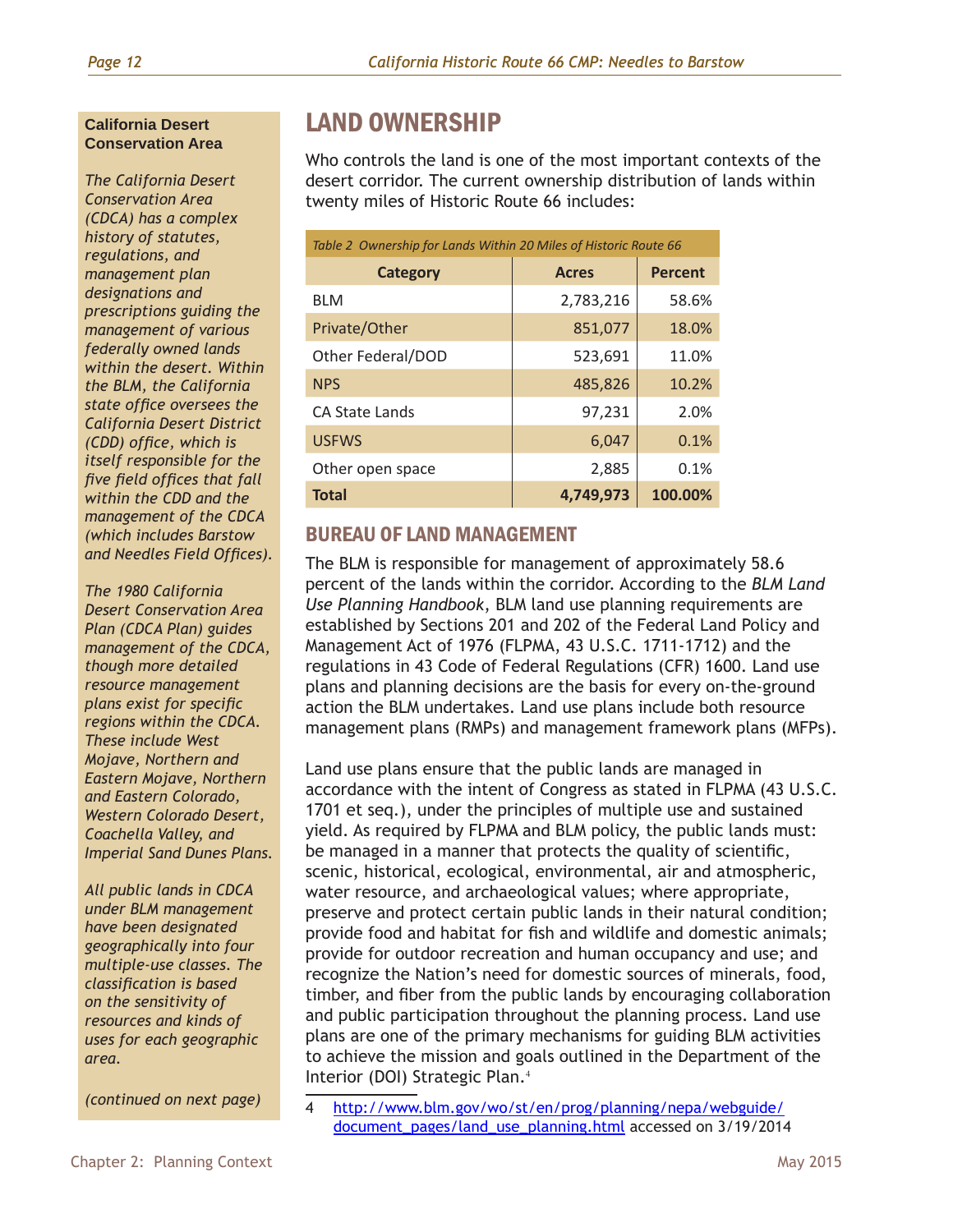Related planning documents that currently guide the use and management of the lands within the jurisdiction of BLM's Needles and Barstow Field Offices of the California Desert District include:

- The California Desert Conservation Area (CDCA) Plan, 1980, as amended (reprinted in 1999 and currently has over 147 amendments)
- Record of Decision (ROD) for the BLM Solar Programmatic Environmental Impact Statement (PEIS), 2010

# *BLM Management Areas and Other Designations:*

On BLM lands within the CDCA, many special management areas and other designations have been established through statute, regulation, and management plan amendments. These include the following, among others:

- Wilderness Areas
- Wilderness Study Areas (WSA)
- Wild and Scenic Rivers (WSR)
- National Trails
- Areas of Critical Environmental Concern (ACECs)
- Desert Wildlife Management Areas (DWMAs)
- Critical Habitat Areas
- Special Management Areas
- Cultural and Historical Resources
- Long-term Visitor Areas (LTVAs)
- Off-highway Vehicle (OHV) Use Areas and Routes

Many of these areas prohibit or limit development and are discussed in more detail below.

**Wilderness Areas**, as set forth by the Wilderness Act, prohibit commercial enterprise, permanent roads and, except as necessary to administer the areas, temporary roads, use of motor vehicles and other forms of mechanized transport, and structures and installations. While wilderness areas are not compatible with solar development, indirect impacts from the development of solar facilities on the Federal Reserved Water Rights, air quality protected under the Clean Air Act and additional State standards, and visual resources of wilderness areas will need to be analyzed in a facility's EIS.

**Wilderness Study Areas** (WSA) are areas "under study" by Congress as potential wilderness, and, until Congress designates them wilderness or releases them from study, are managed in a manner that does not impair the suitability of such areas to be designated wilderness. Current WSAs are therefore excluded from solar development unless released by Congress. Similar considerations for wilderness areas apply to WSAs.

#### **CDCA Multiple-Use Classes**

*The CDCA Plan divides BLM lands into four multiple-use classes:* 

- *1.Class C (Controlled Use) lands include Wilderness Areas and areas "preliminarily recommended" for wilderness by Congress, such as Wilderness Study Areas (WSAs). There are approximately four million acres of Class C lands.*
- *2.Class L (Limited Use) lands protect "natural, scenic, ecological, and cultural resource values." The lands are "managed to provide for generally lower-intensity, carefully controlled multiple use of resources, while ensuring that sensitive values are not significantly diminished." There are approximately four million acres of Class L lands.*
- *3.Class M (Moderate Use) lands provide a "controlled balance between higher intensity use and protection of public lands." They allow for energy and utility development, among other uses. There are approximately 1.5 million acres of Class M lands.*
- *4.Class I (Intensive Use) lands "provide concentrated use of lands and resources to meet human needs." There are approximately 500,000 acres of Class I lands. Scattered parcels of land that do not fall into one of these four categories are designated "unclassified" and are managed on a case-by-case basis.*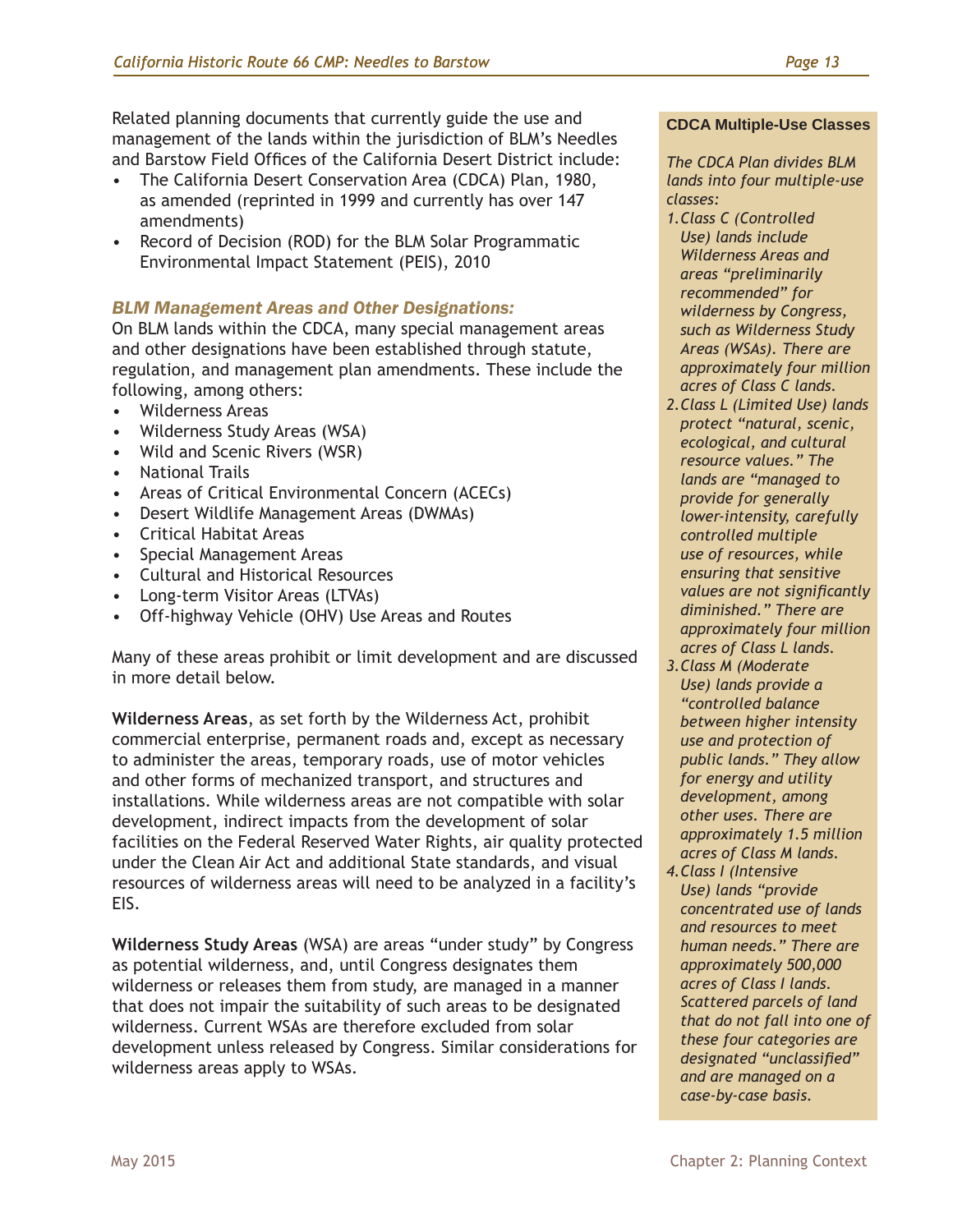

*Figure 12 Land status map showing locations of wilderness areas near or in the Historic Route 66 corridor. To view a larger version of this map go to <http://www.cmp.route66ca.org>and navigate to "Appendix II: Maps"*

**Wild and Scenic Rivers** (WSR) are whole rivers or segments of rivers that "possess outstanding remarkable scenic, recreational, geologic, fish and wildlife, historic, cultural or other similar values" and are designated to be "preserved in free-flowing condition" and "protected for the benefit and enjoyment of present and future generations." Two WSRs are in the CDCA administered by the BLM: the Amargosa River (26.3 miles) and Cottonwood Creek (4.1 miles).

**National Trails** are designated to allow for travel close to original trails or routes of historical significance, outdoor recreation uses through nationally significant scenic, historic, natural, or cultural areas, or outdoor recreation uses near urban areas. The BLM manages three such trails in the CDCA: the Pacific Crest National Scenic Trail, Juan Bautista de Anza National Historic Trail, and the Old Spanish National Historic Trail.

**Areas of Critical Environmental Concern** (ACEC) are defined in FLPMA as areas "within the public lands where special management attention is required to protect and prevent irreparable damage to important historical, cultural, or scenic values, fish and wildlife resources, or other natural systems or processes, or to protect life and safety from natural hazards." ACECs have special site-specific management prescriptions in order to protect the specific natural or cultural resource for which the ACEC was designated. Development on ACECs may be allowed if such development does not impact the resource for which the ACEC was designated.

**Desert Wildlife Management Areas** (DWMA) have been established to protect high quality habitat for the threatened desert tortoise. Most DWMAs overlap with critical habitat for the desert tortoise.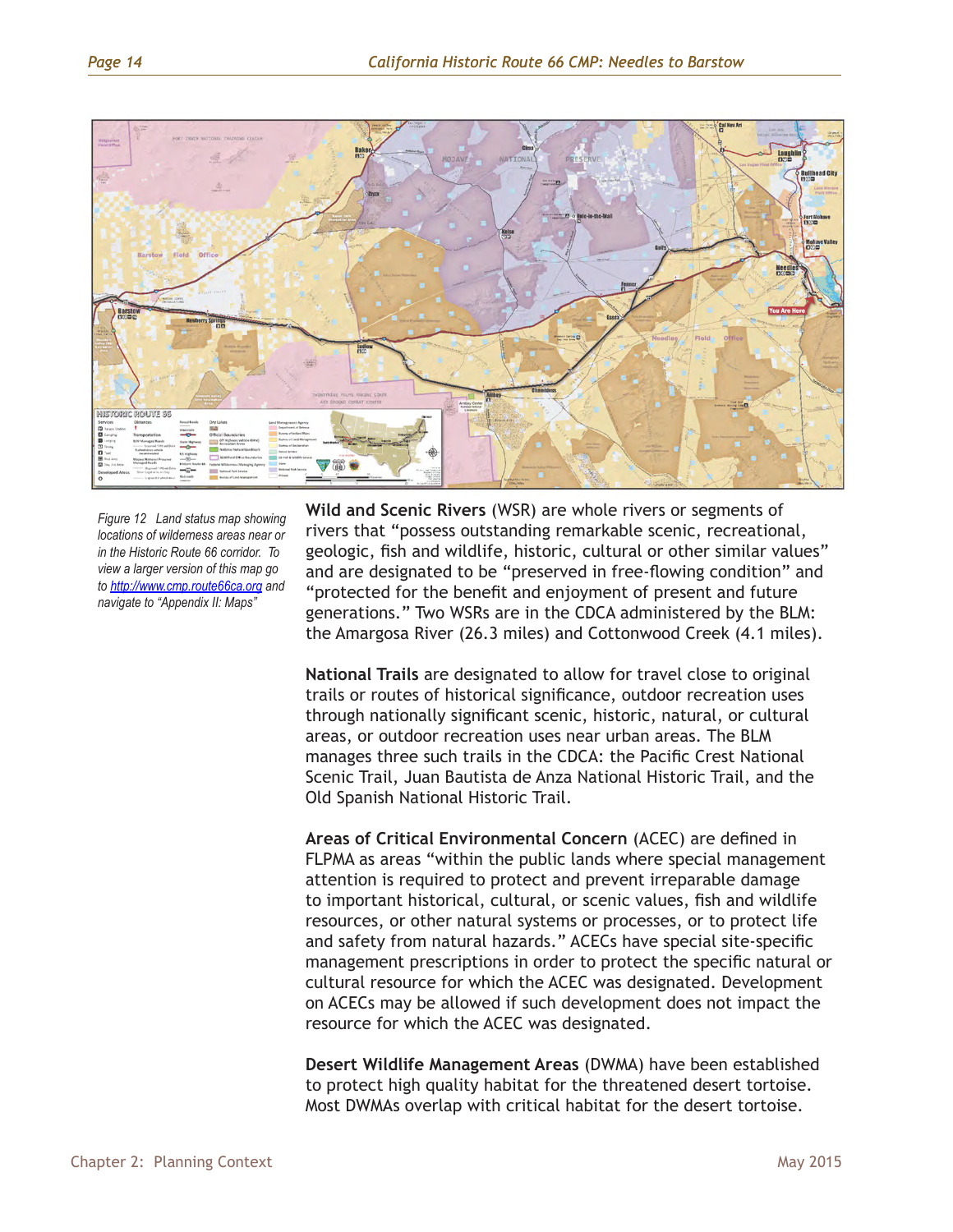Individual DWMAs have a one percent surface disturbance limit to protect the desert tortoise.

**Critical Habitat Areas**, as designated under the Endangered Species Act, are protected from "destruction" or "adverse modification" of the habitat. In many areas, critical habitat areas overlap with DWMAs. While they may not statutorily prohibit solar development, the amount of disturbance created by a solar facility essentially excludes critical habitat from development.

**Special Management Areas**, including the Mohave Ground Squirrel Conservation Area and Flat-tailed Horned Lizard Management Areas, are designated for the management of specific species that are considered at risk of being listed under the Endangered Species Act (ESA). These areas have special management prescriptions that may limit surface disturbance within the designated area.

**Cultural and Historical Resources** listed on the National Register of Historic Places (National Register), and other such resources not listed on the National Register that would be impacted by a solar facility, are typically analyzed in the EIS for each facility.

**Long Term Visitor Areas (LTVA)** are recreation areas where visitors may camp for several months at a time. There are five LTVAs totaling 3,470 acres in the CDCA. Solar energy development within LTVAs would prohibit public use of the areas for recreation.

**Off-highway Vehicle (OHV) Use Areas and Routes** are the primary recreational use of BLM-managed public lands in the desert. Throughout the CDD, there are 500,000 acres of open areas and an additional 6.7 million acres of routes. The BLM has indicated that it has steered developers away from OHV recreation areas, and that solar facilities that block OHV access routes should provide alternate access to those routes.

# PRIVATE LANDS (SAN BERNARDINO COUNTY)

The Historic Route 66 corridor between the city limits of Needles and Barstow is entirely within San Bernardino County. The Historic Route 66 corridor between the city limits of Needles and Barstow is in the San Bernardino County maintained road system(CMRS) for all unincorporated areas. San Bernardino County is responsible for the safety and maintenance of the road including a 400-foot wide "maintenance corridor" where the decommissioned U.S. Highway 66 traverses federal lands managed by BLM. In addition, San Bernardino County is responsible for guiding land use decisions for all private lands within the unincorporated areas. The General Plan was adopted in 2007 and amended periodically thereafter. The County is presently beginning to update the general plan.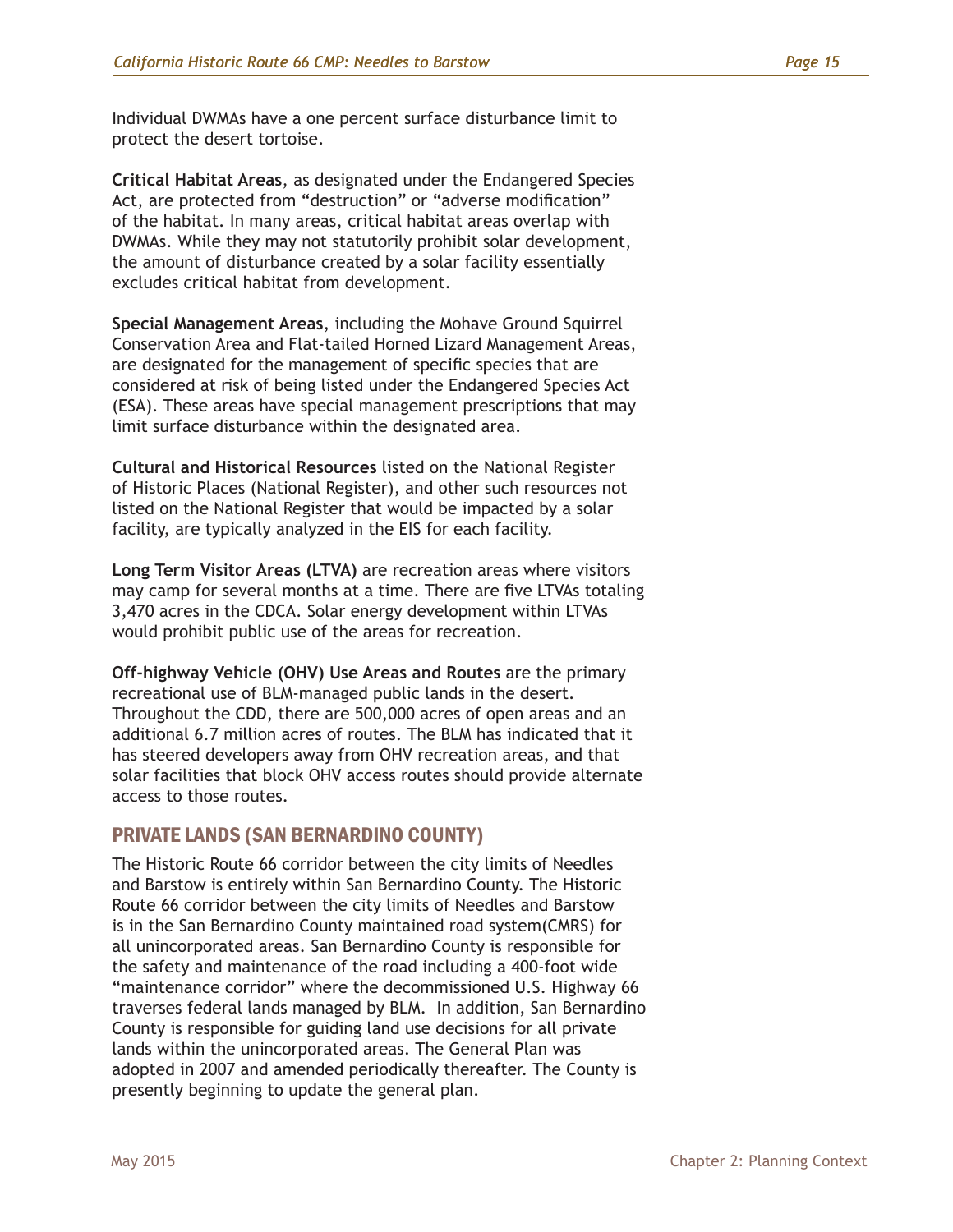#### *Designation of Route 66 as a County Scenic Route*

One important amendment to the 2007 General Plan regarding Route 66 is that it was designated as a County Scenic Route as of May 22, 2012. The amendment reads, "from Oro Grande northeast and east to the Arizona state line, excepting those areas with incorporated cities." According to the County General Plan a "scenic route" is a roadway that has scenic vistas and other scenic and aesthetic qualities that over time have been found to add beauty to the County. The County designation applies all applicable policies to development on these routes.

New billboards are therefore prohibited along Historic Route 66 within the unincorporated areas of the County by **§ 83.13.060** of its Code of Ordinances in paragraph (a)(5).

#### *Renewable Energy Development*

San Bernardino County also adopted a new commercial solar development ordinance in December of 2013 that requires the Planning Commission to determine that:

*"the location of the proposed commercial solar energy facility is appropriate in relation to the desirability and future development of communities, neighborhoods, and rural residential uses, and will not lead to loss of the scenic desert qualities that are key to maintaining a vibrant desert tourist economy by making each of the findings of fact in subdivision (c)"*<sup>5</sup>

The findings of fact go on to provide guidance for the siting and design of commercial solar facilities generally addressing the need for the facility "to be unobtrusive and to not detract from the natural features, open space and visual qualities of the area as viewed from communities, rural residential uses, and major roadways and highways."<sup>6</sup>

#### *Route 66 Maintenance and Safety*

San Bernardino County's Department of Public Works is responsible for maintaining Route 66 within the unincorporated areas of the County. There are 136 bridges and culverts between Daggett and Mountain Springs Road, 128 of which are timber trestle bridges<sup>7</sup>; four are reinforced concrete bridges; three are pipe culverts and one is a concrete box culvert. The bridges and culverts were mostly

- 5 [http://www.sbcounty.gov/uploads/lus/renewable/](http://www.sbcounty.gov/uploads/lus/renewable/solarordinance121713.pdf) [solarordinance121713.pdf](http://www.sbcounty.gov/uploads/lus/renewable/solarordinance121713.pdf)
- 6 [http://www.sbcounty.gov/uploads/lus/renewable/](http://www.sbcounty.gov/uploads/lus/renewable/solarordinance121713.pdf) [solarordinance121713.pdf](http://www.sbcounty.gov/uploads/lus/renewable/solarordinance121713.pdf)
- 7 One of the 128 timber trestle bridges is actually on Ludlow Road, an original portion of the U.S. Highway 66 alignment immediately to the west of Crucero Road. It is included herein as part of the historic CA Highway 66/NTH alignment.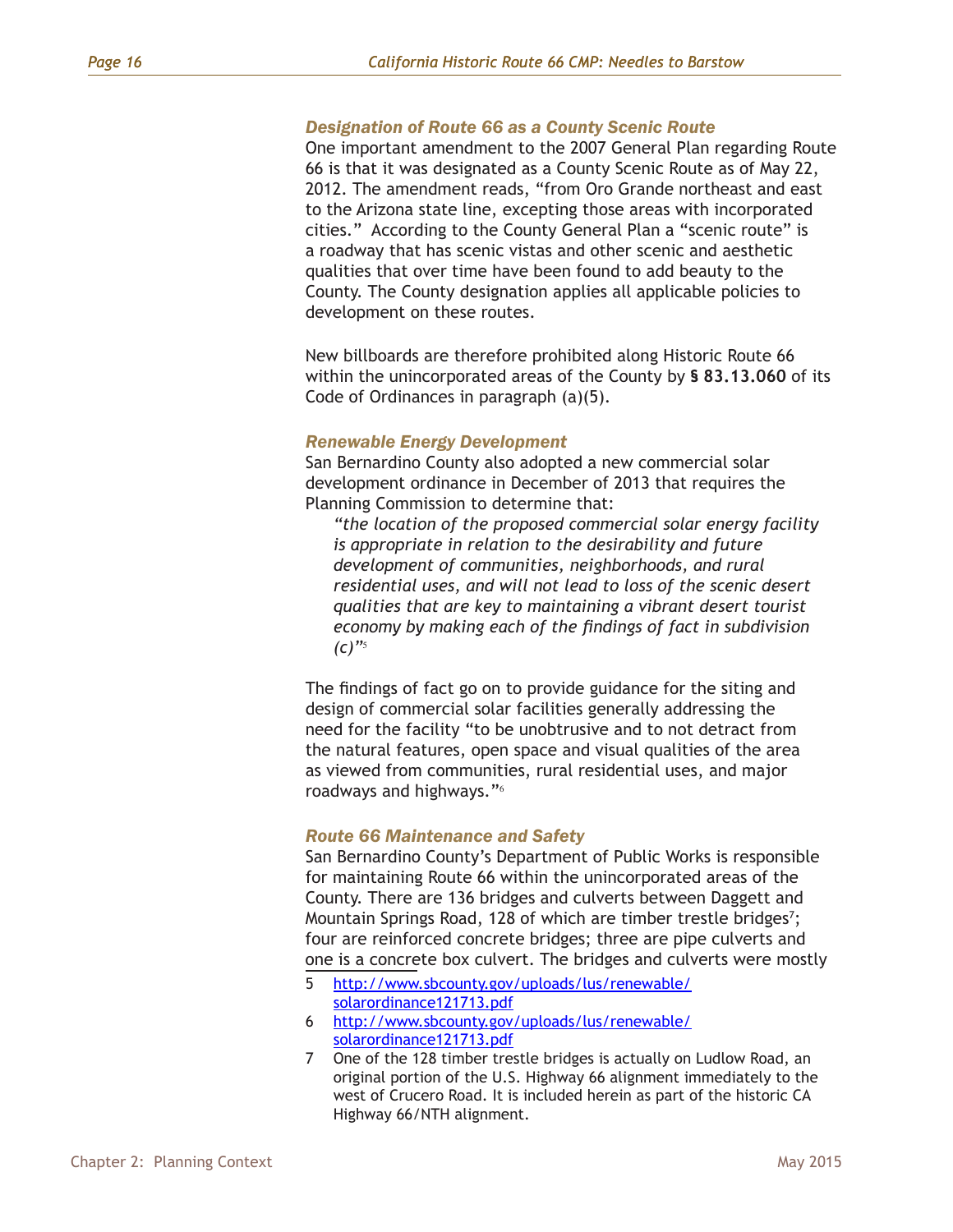constructed in the 1930s with typical life expectancy of 25 years. While the County continues to maintain the bridges, many of them have been weight-limited. Storm-related damage in September 2014 closed the route for an extended period of time and further reduced the weight limits.

The sheer number of bridges is quite significant and unique to the route. The engineered system of berms, dips and 128 timber trestle bridges is found nowhere else along the entire route. This, in and of itself, is a significant engineering feature—adapting the road to the topography and washes of the high desert. The original treatment was uniform in design throughout. The majority of bridges were altered in the 1940s and 1950s with widening and paving, replacement of a majority of original guardrails, etc. They are, however, regarded as historic alterations by the California State Historic Preservation Officer (SHPO). The County has federal grants for replacing two of the bridges (Dola and Lanzit), but lacks financial resources to repair or replace the most structurally deficient, let alone the others that need repairing or replacing.

The County lacks funding for resurfacing its roadways due to a decline in gas tax and other transportation funding and must prioritize projects with its limited funds. Route 66, in many places between Ludlow and Newberry Springs, has "Rough Road Ahead" warning signs that have been placed. The County continues to monitor the road surface and identify funds for maintenance projects in sections of the roadways. Periodic chip seals and resurfacing projects have occurred and will continue to occur as funding is identified based on overall County-wide needs.

According to San Bernardino County, the bridge replacement and repaving project is estimated to cost approximately \$116 million for bridge replacement and \$15 million for repaving. A phased approach is possible if a Preservation Treatment Plan is prepared and adopted by the State Historic Preservation Office (SHPO) for those bridges that are deemed eligible for the National Register. Public Works is preparing a phased approach to replacing the bridges which includes programmatic environmental approvals to save review time and take advantage of economy of scale.

# CITY OF NEEDLES

The City of Needles is responsible for maintaining the road and right-of-way and guiding land use within its incorporated boundary. Most of the lands within Needles and along Historic Route 66 are planned for Highway Commercial uses outside the downtown area. The downtown area is planned for General Commercial Uses with a small residential area along Historic Route 66.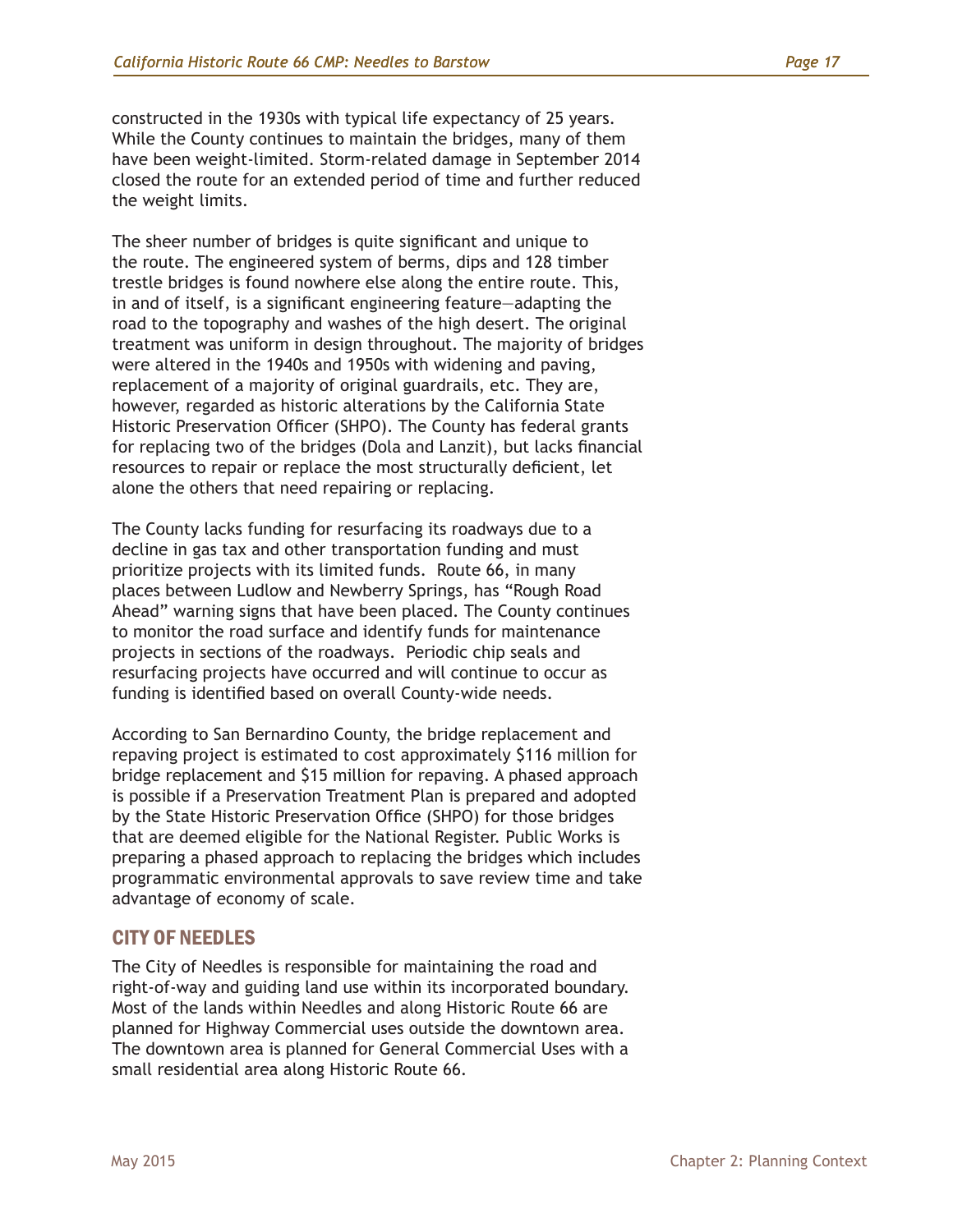The City of Needles, its Chamber of Commerce, and various hospitality businesses and civic groups have made a considerable effort to increase awareness of Route 66 through historic preservation projects, murals, and heritage-based tourism efforts. Of particular note is the rehabilitation of the Harvey House which was opened in 2014. The Harvey House will be partially leased for offices and potentially for commercial businesses. Route 66 plays a prominent role in the many murals that have been installed at various businesses and other civic places. In addition, members of Needles' business community have worked with private owners to preserve and enhance two vintage gas stations and provide interpretation including period cars.

Section 104.17.8. (y) of the Needles zoning code prohibits billboards which they define as:

"*an off-site sign, other than a directional sign, which directs attention to a business, commodity, service or entertainment conducted, sold or offered at a place other than where the sign is erected. Signs on benches are also "bill-boards" for purposes of this article.*"

## CITY OF BARSTOW

The City of Barstow is responsible for maintaining the road and right-of-way and guiding land use within its incorporated boundary. Barstow has several museums (Route 66 Mother Road Museum, Desert Discovery Center, Mojave River Valley Museum), an operating motel with Route 66 themes, and an extensive mural program with Route 66 and Old Spanish Trails themes.

Most land in the corridor is planned for and zoned as Commercial Highway. According to the City of Barstow's sign ordinance:

"*Except as provided in subsection (F)(8) of this section, billboards shall be permitted only in the CH (highway commercial), CG (commercial general), M-1 (light manufacturing) and M-2 (heavy manufacturing)."*

This includes much of the area of Main Street (Route 66) from the I-40 interchange to Highway 58. The ordinance limits the spacing between billboards, combined with other factors such as current uses, limits the feasibility of installing new billboards in Barstow. Further action may be needed by Barstow to prohibit billboards when buildings are demolished and converted to surface parking.

#### *Update of General Plan*

The City of Barstow updated their General Plan in 2015. The updated plan includes many references to Historic Route 66 and opportunities to enhance Route 66 for heritage-based tourism and preservation. The City initiated a specific planning process for the Route 66 business corridor in 2015.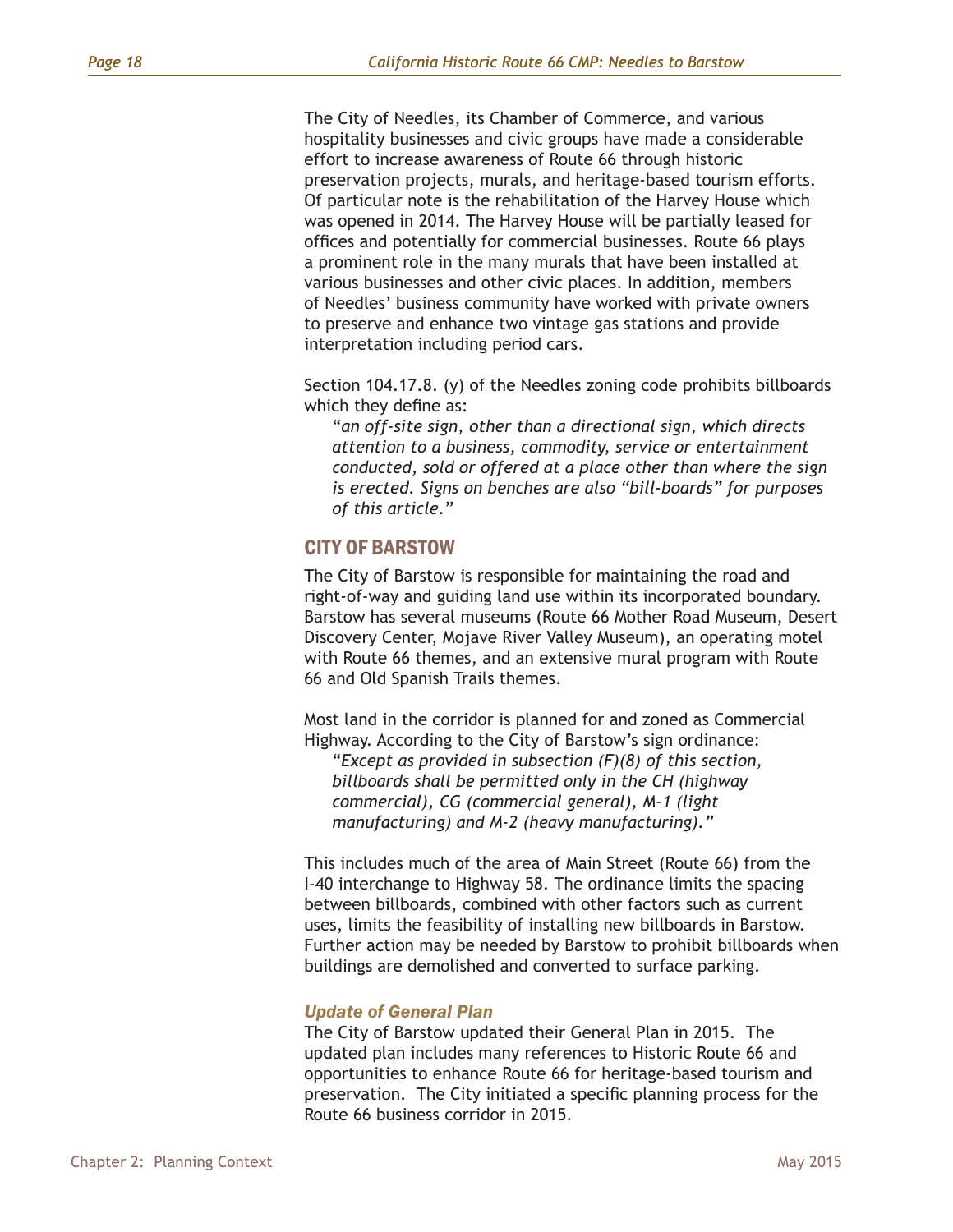# OTHER FEDERAL LANDS AND MILITARY INSTALLATION

Approximately eleven percent of the lands within the corridor are managed by federal agencies and the DoD.

#### *Marine Corps Logistics Base Barstow*

Marine Corps Logistics Base (MCLB) Barstow, first established as the Marine Corps Depot of Supplies on December 28, 1942, is located approximately 3.5 miles east of the city of Barstow bisecting the original travel route of Historic Route 66. The installation includes three units totaling over 6,000 acres (Nebo Area, Yermo Annex, and the Rifle Range Complex). MCLB Barstow furnishes supplies for Marine Corps facilities worldwide and is a direct support provider for all installations.

Security issues have closed the original route of Historic Route 66 that travels through the base. Instead, drivers need to use Interstate 40 between Exits 2 and 5.

#### *Mojave National Preserve*

Approximately 10.2 percent of lands within the corridor are under the jurisdiction of the 1.6 million acre Mojave National Preserve. The Preserve was established on October 31, 1994 when Congress passed the California Desert Protection Act. The Goffs Road alignment of Historic Route 66 forms the southern boundary of the preserve. The Preserve's variety of historical and natural features are part of an expanse of desert lands representing a mosaic of three of the four major North American deserts: the Great Basin, Sonoran, and Mojave. The natural and cultural features associated with the Preserve are not found anywhere else in the United States in such proximity.

Mojave National Preserve headquarters are located in Barstow, 60 miles from the western boundary of the preserve. The Preserve is managed by NPS. The Preserve's General Management Plan was approved in April 2002. More recently the Preserve prepared a "Foundation Document," which is required of every unit of the National Park system. The foundation document is a formal statement of the NPS unit's core mission providing basic guidance for all planning and management decisions. The document spells out the park unit's purpose, significance, interpretive themes, fundamental resources and values, and special mandates and administrative commitments, as well as legal and policy requirements for administration and resource protection.

Many of the fundamental resources and values identified in the Foundation Document are consistent and compatible with the goals of the CMP. Telling the story of early transportation routes



*Figure 13 The Mojave National Preserve is north of Historic Route 66*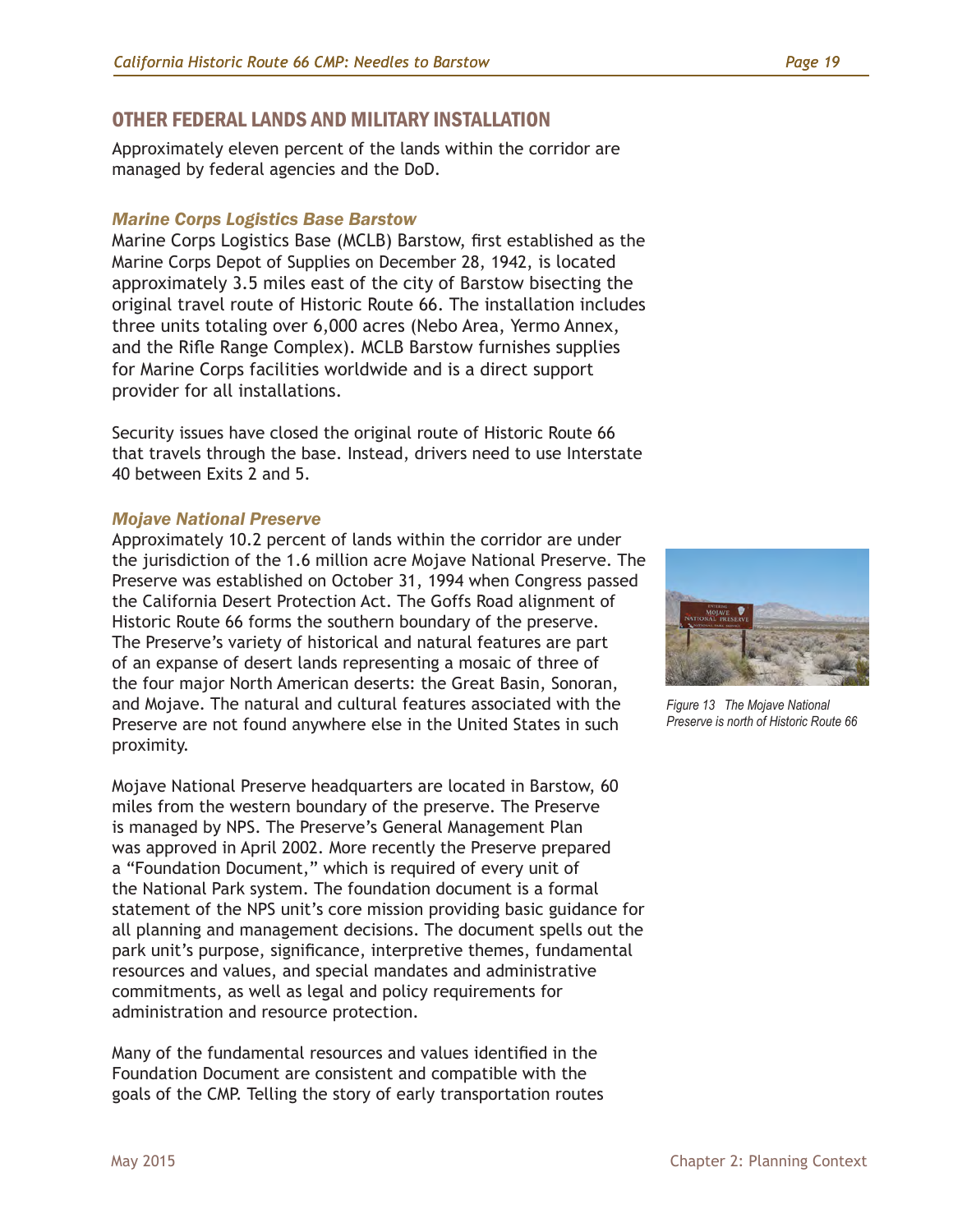and extending the stay of those Route 66 visitors wanting to access and explore the desert are two commonalities. The Preserve's fundamental values promoting direct encounters and first-hand experiences of the desert ecosystem are also consistent.

#### *Havasu National Wildlife Refuge*

The Havasu National Wildlife Refuge (HNWR) was established in 1941 for the primary purpose of providing migratory bird habitat. It is comprised of 37,515 acres along 30 river miles (300 miles of shoreline) from Needles, California, to Lake Havasu City, Arizona. One of the last remaining natural stretches of the lower Colorado River flows through the 20-mile long Topock Gorge.

The management direction for the Havasu NWR is guided by the Lower Colorado River National Wildlife Refuge's Comprehensive Management Plan, 1994-2014. The 30-mile area along the river is part of the "riverline" [sic] management unit.

A small portion of the refuge is located in the Historic Route 66 corridor—south of the railroad and west of the Colorado River. These HNWR lands surround an outparcel owned by Pacific Gas and Electric's Topock Compressor Station.

Although less than one-tenth of one percent of the lands within the Historic Route 66 corridor are under the jurisdiction of the HNWR, lands along the route provide an important role as a conservation corridor along the Colorado River and as the California gateway for Historic Route 66.

# TRIBAL LANDS

Although no federally designated tribal government reservations are immediately adjacent to Historic Route 66, there are several tribes whose ancestral history and culture have shaped travel routes and settlement patterns throughout the High Desert region. Fort Mojave tribal lands are within the corridor near Needles.

#### *Fort Mojave Indian Tribe*

The federally recognized tribal government reservation is located along the Colorado River in the vicinity of Needles, California, where its tribal headquarters are located. The Reservation covers nearly 42,000 acres in Arizona, California, and Nevada: 23,669 acres in Mojave County Arizona; 12,633 acres adjacent to Needles, California; and 5,582 acres in Clark County, Nevada.

According to their Web site [\(http://mojaveindiantribe.com/about/](http://mojaveindiantribe.com/about/)), "Mojave Indians are Pipa Aha Macav—"The People By The River." Mojave culture traces the earthly origins of its people to Spirit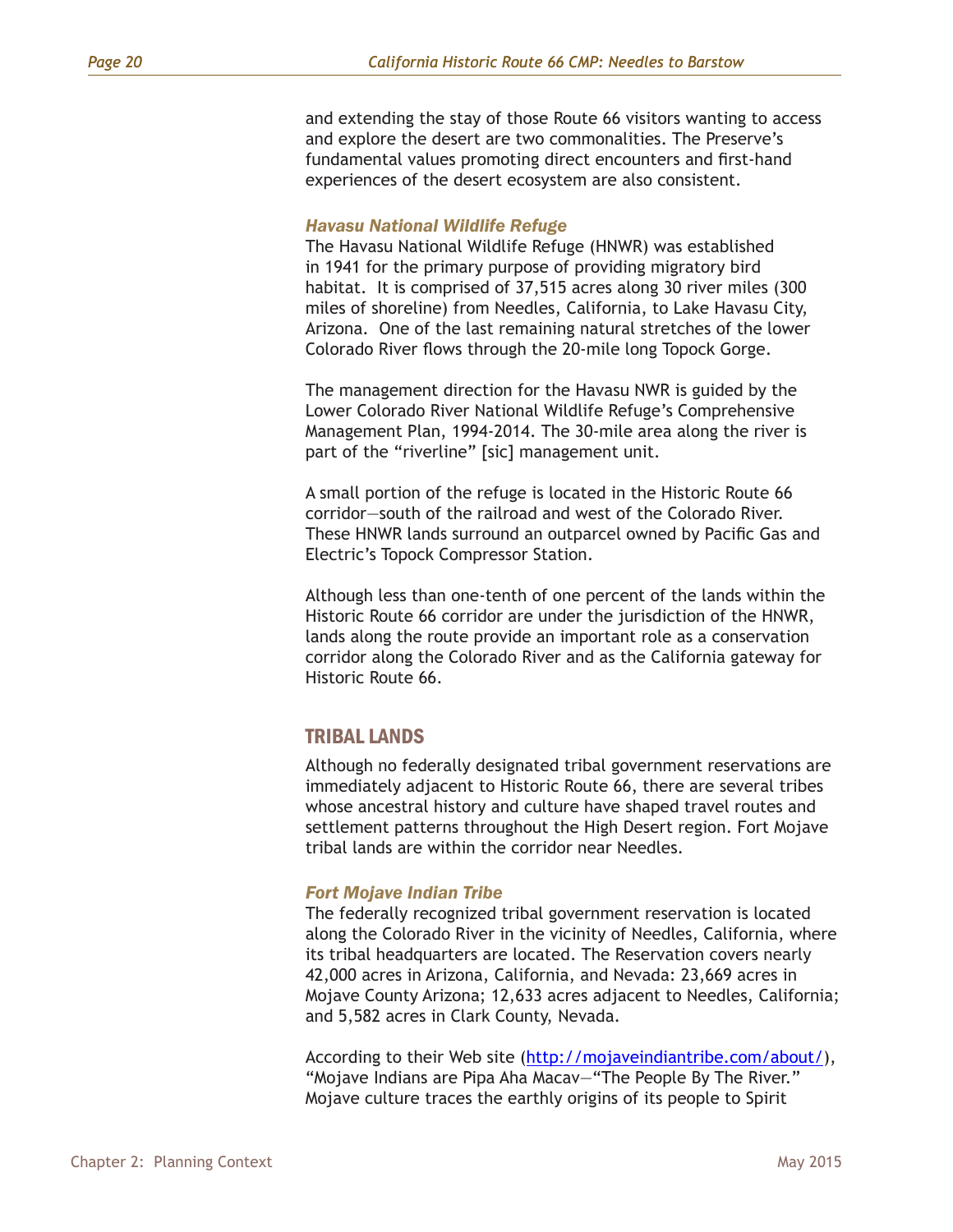Mountain, the highest peak in the Newberry Mountains, located northwest of the present reservation inside the Lake Mead National Recreation Area."

#### *Chemehuevi Indian Tribe*

The federally recognized tribal government reservation is located along 30,000 acres of the Colorado River about 25 miles south of Needles. According to their Web site (http://www.chemehuevi.net/ history.php):

> As part of the Great Basin Culture Area, the Chemehuevi (a Mojave term meaning "those that play with fish"), a branch of the Southern Paiute, have been persistent occupants of the Mojave Desert. Known to themselves as Nuwu, (The People) they have been nomadic residents of the Mojave Desert's mountains and canyons and the Colorado River shoreline for thousands of years.

#### *Colorado River Indian Tribes*

The federally recognized tribal reservation is located in the far southeast corner of San Bernardino County, California, more than 40 miles from Historic Route 66. The Colorado River Indian Tribes include four distinct Tribes, the Mohave, Chemehuevi, Hopi and Navajo. There are currently about 4,070 active Tribal members.

# STATE OF CALIFORNIA

Approximately two percent of the lands within the Historic Route 66 corridor are managed by the State of California including one state park and two sites managed by the Department of Fish and Wildlife (CDWF).

## *California State Parks*

California State Parks manages the Providence Mountains State Recreation Area (SRA) and Mitchell Caverns Natural Preserve, located on the east side of the Providence Mountain range, approximately 16 miles northwest of Essex. Although currently closed, the park and nature preserve are scheduled to reopen in the near future. The SRA provides dramatic views of the surrounding Mojave Desert and many varieties of cactus and yucca in a creosote scrub habitat found in the lower elevations. The bright red rhyolite in the higher elevations are home to bighorn sheep and pinyon pines. The park's visitor center is located in the historic home of Jack and Ida Mitchell, who ran a resort here from 1934 through 1954. The caverns are filled with intricate limestone formations (accessible by tour, when reopened).

California State Parks also administers a portion of the federally funded recreational trails program for non-motorized trails.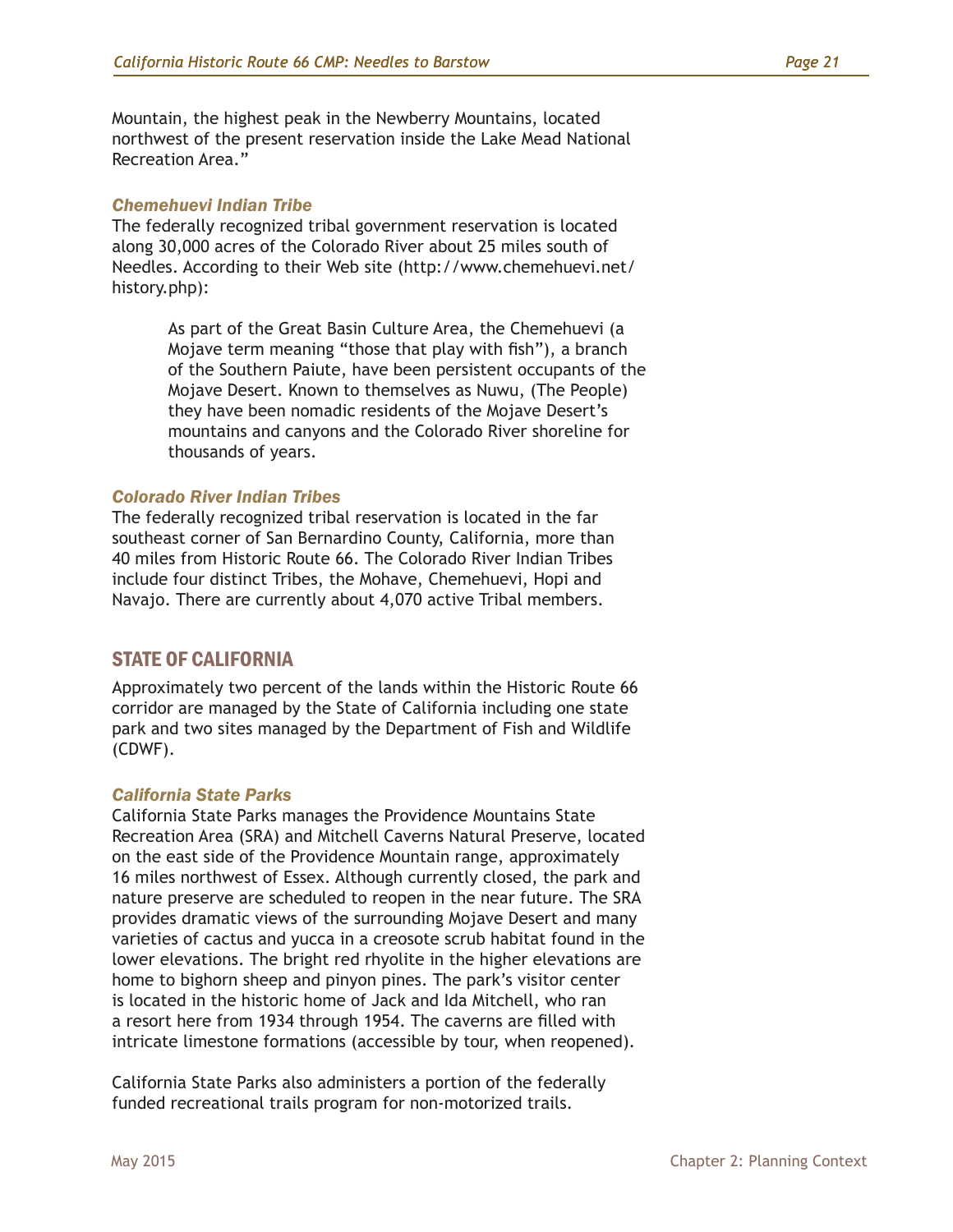#### *California Natural Resources Agency*

California Natural Resource Agency administers the California Department of Fish and Wildlife as well as the following programs of interest to Route 66.

- **• Environmental Enhancement and Mitigation Program**<sup>8</sup> – supports projects up to approximately \$500,000 for mitigation of transportation projects. Eligible funding categories include acquisition or enhancement of resource lands to mitigate the loss of, or the detriment to, resource lands lying within or near the right-of-way acquired for transportation improvements.
- **• Museum Grant Program** was established at the California Cultural & Historical Endowment (CCHE) to assist and enhance the services of California's museums and other groups and institutions that undertake cultural projects that are deeply rooted in and reflective of previously underserved communities. For information about the 2013-14 Museum Grant Program go to <http://Resources.ca.gov/CCHE>**.**

The California Department of Fish and Wildlife (CDFW), formerly "Department of Fish and Game", maintains native fish, wildlife, plant species and natural communities for their intrinsic and ecological value and their benefits to people. This includes habitat protection and maintenance in a sufficient amount and quality to ensure survival of all species and natural communities. CDFW is also responsible for diversified use of fish and wildlife including recreational, commercial, scientific and educational uses.

The Marble Mountains Wildlife Area (MMWA) is located just south of Historic Route 66. MMWA contains 55,040 acres of "typical Mojave desert vegetation with mountains of volcanic rock. Three springs have been improved in this area to support animals. The MMWA supports habitat of the golden eagle and the desert tortoise"<sup>9</sup>

The Camp Cady Wildlife Area (CCWA) is located approximately 8 miles north of Newberry Springs and includes 1,870 acres of desert riparian habitat along the Mojave River, which passes through the center of the wildlife area. The U.S. military established a base camp to suppress Piute Indian attacks on wagon trains in 1860. Named after Major Albemarle Cady of the 6th Infantry at Fort Yuma, the fort was strategically located along the road to Fort Mojave. Remnants of the fort and mud-chinked log cabins dating from 1900s can still be found at the site.

<sup>8</sup> See [http://resources.ca.gov/bonds\\_and\\_grants/eemp/](http://resources.ca.gov/bonds_and_grants/eemp/) accessed on 1/13/2015

<sup>9</sup> See<http://www.dfg.ca.gov/lands/wa/region6/marblemountains.html> accessed on 3/19/2014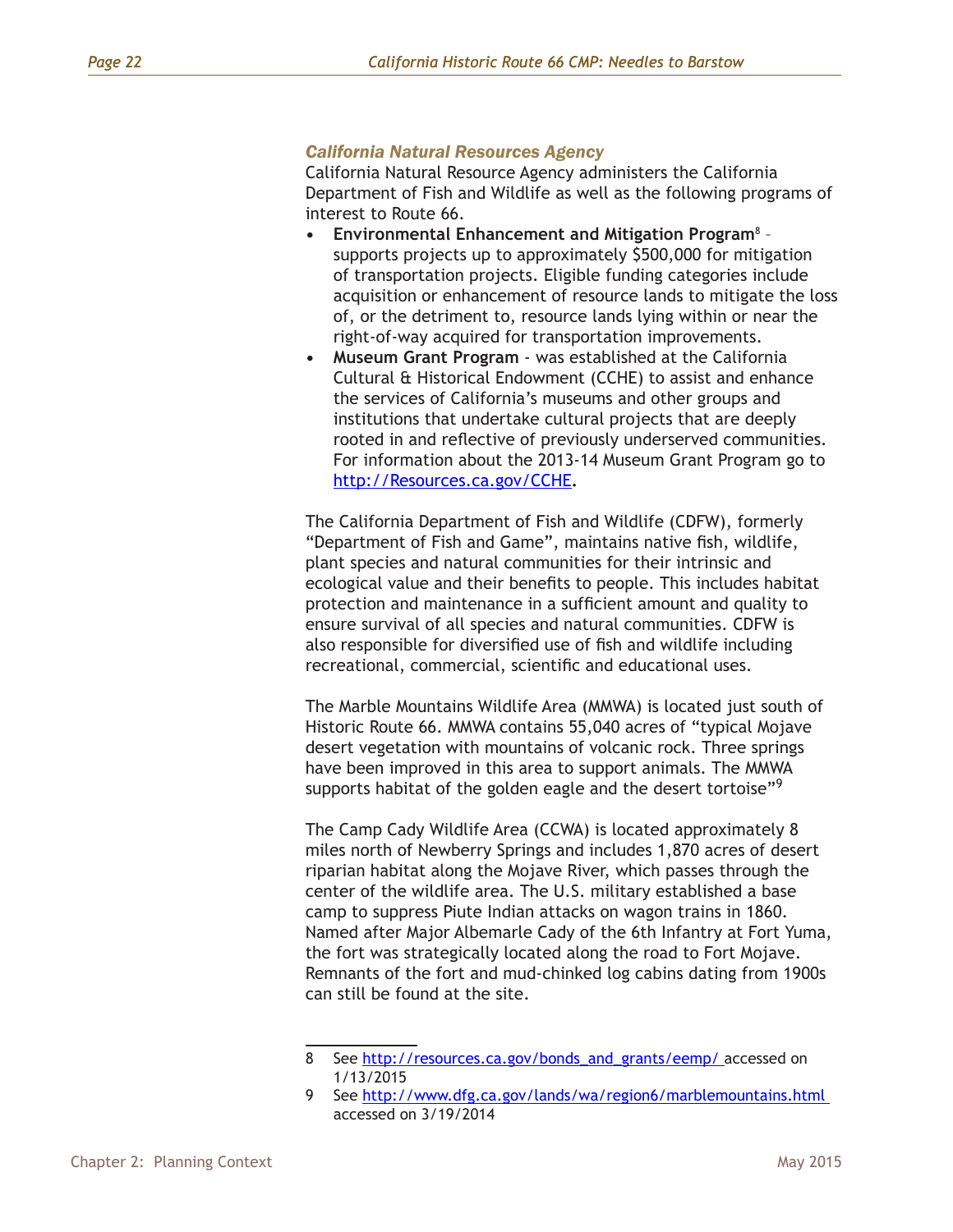## *CalTrans*

Portions of the route that utilize the rights-of-way of Interstate 40 and U.S. Route 95 are the responsibility of CalTrans. In addition, CalTrans is responsible for administering several state and federally-funded programs of importance to the maintenance and enhancement of Route 66:

- • CalTrans manages the **State Scenic Highway Program**  providing guidance and assistance to local government agencies, community organizations, and citizens with the process to officially designate scenic highways.
- The Federal Lands Access Program (Access Program) was created under Moving Ahead for Progress in the 21st Century (MAP-21) to provide funds for work on public highways, roads, bridges, trails, and transit systems that are located on, are adjacent to, or provide access to Federal Lands.
- • Local Highway Bridge Program, a federally funded program is for reimbursement of eligible participating project costs including preliminary engineering, right-of-way, and construction costs to replace or rehabilitate *public highway* bridges identified by the State and Federal Highway Administration (FHWA).
- The State Transportation Improvement Program (STIP) is the biennial five-year plan adopted by the Commission for future allocations of certain state transportation funds for state highway improvements, intercity rail, and regional highway and transit improvements.
- Local Assistance Programs CalTrans administers several programs that could benefit Route 66 including the Active Transportation Program, which consolidates the various state and federal pedestrian and bicycle safety programs including Transportation Alternatives Program (TAP), Bicycle Transportation Account (BTA), and State Safe Routes to School (SR2S).

# PUBLIC OUTREACH

In the fall of 2013, the California Historic Route 66 Association (CHR66A) and the BLM California Desert District began the CMP with outreach efforts including

- • Small group meetings with interested stakeholders
- • Meetings and conference calls with agencies having management responsibilities in the corridor
- • Presentations and briefings by the BLM staff and representatives of the CHR66A for governmental, tribal and non-governmental organizations
- • An organized bus tour of the corridor with interested stakeholders
- • Public meetings in Barstow and Needles
- • A Web-based public meeting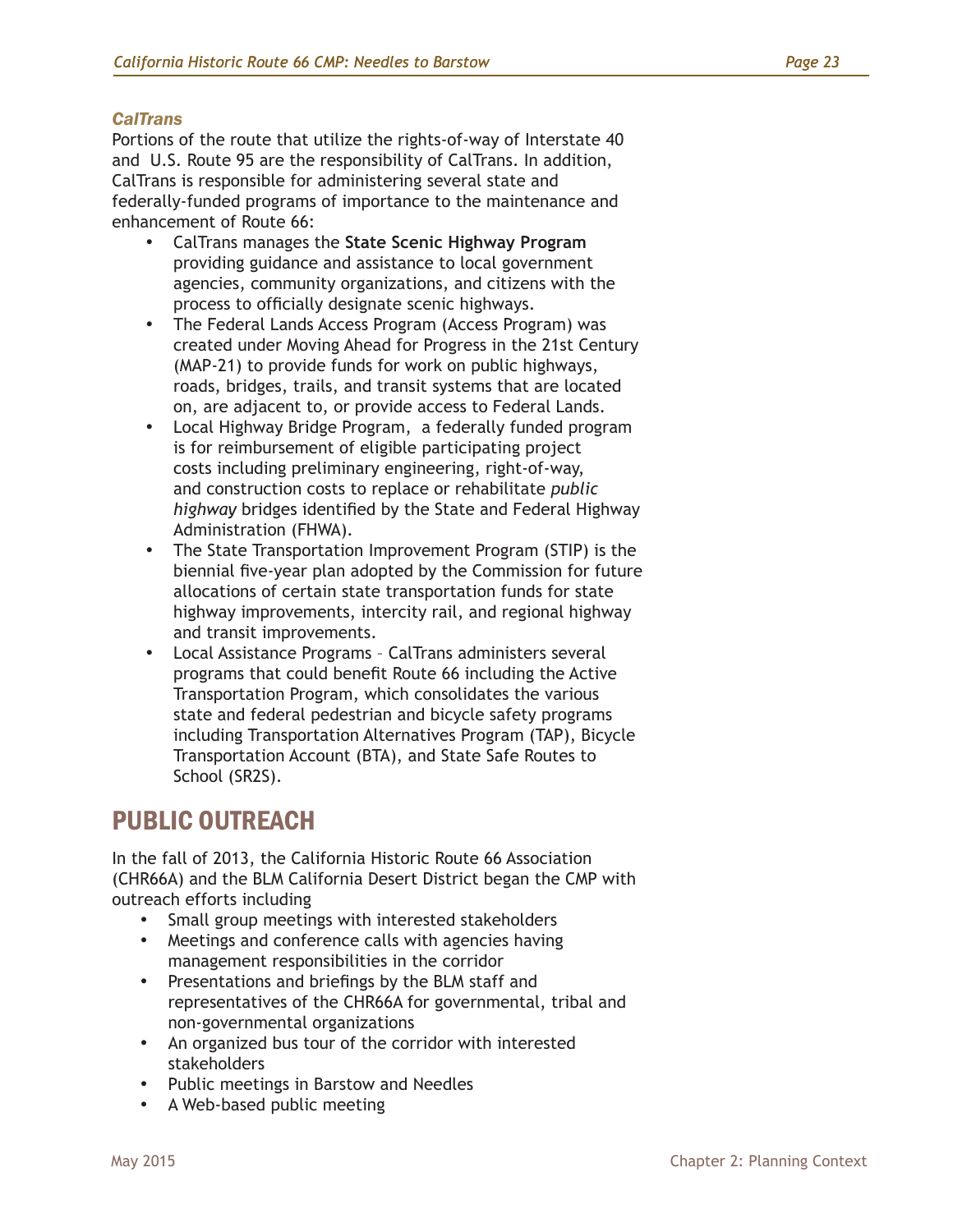- • Community meeting in Newberry Springs
- • Five Web-based meetings for interested stakeholders on various topics for the purpose of developing and reviewing management strategies
- Publishing of a project Web site hosted by the California Historic Route 66 Association, which provides access to meeting notes, presentations, and handouts for each of the five Web-based meetings and opportunities to provide comments via an e-mail link

Documentation of these efforts is summarized below and included in Appendix IV.

# BUS TOUR AND RELATED MEETINGS

The bus tour was organized by the CHR66A and included guided talks provided by recognized experts on Route 66 resources. The bus tour included meetings with business and governmental representatives in Barstow and Needles as well as a guided tour of Amboy, with Roy's Motel and Café and town owner Albert Okura. Participants throughout the bus tour and during the meetings identified the corridor's strongest assets and biggest challenges which have been included in the summary of issues outlined below.

# PUBLIC WORKSHOP FORMAT

To solicit public feedback and ideas on strategies to preserve and enhance Route 66, two in-person public workshops and one online workshop were conducted. CHR66A and the BLM conducted extensive outreach to attract participants starting approximately eight weeks in advance of the workshops.

Workshops were promoted through various outreach methods, including:

- Paid advertisements in local Barstow and Needles newspapers
- • Press releases and related media activities conducted by BLM
- • Related articles in local newspapers
- Flyers distributed in person, by mail and e-mail
- **BLM and Association Web sites**
- Postcards distributed by mail
- Phone calls to agency and organizational representatives
- Presentations at meetings of other organizations
- In-person communication
- Posting on Route 66 News and Route 66 Yahoo Group
- E-news articles and blogs
- San Bernardino County Tourism Summit

The following chart presents the dates, locations and attendance of the public workshops.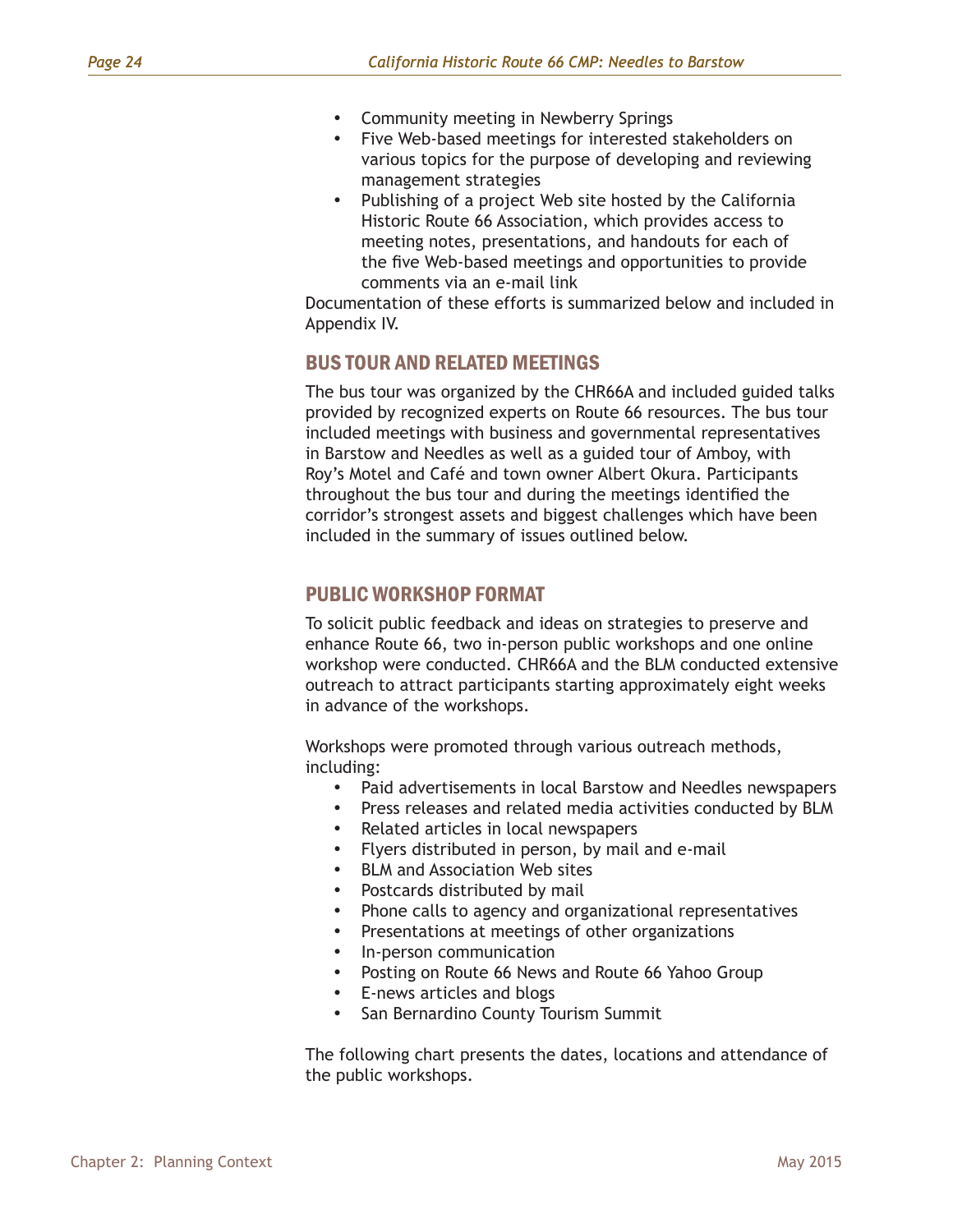| <b>Table 3 List of Public Workshops</b>    |                                                                               |            |
|--------------------------------------------|-------------------------------------------------------------------------------|------------|
| Date/Time                                  | Location                                                                      | Attendance |
| Tuesday, February 25,<br>$6:00 - 8:00$ pm  | Harvey House Railroad Depot, 681 North<br>1st Avenue, Barstow, California     | 90         |
| Wednesday, February 26,<br>$1:00-3:00$ pm  | Newberry Springs community meeting (at<br>the Needles Community Center)       | 15         |
| Thursday, February 27,<br>$1:00 - 3:00$ pm | Web-based workshop (WebEx)                                                    | 8          |
| Thursday, February 27,<br>$6:00 - 8:00$ pm | Needles High School Cafeteria, 1600<br>Washington Street, Needles, California | 40         |

#### **TOTAL** 153

Both in-person public meetings were well attended. Approximately 90 participants representing a diverse coalition of local and regional stakeholders attended the Barstow meeting and 40 members of the public and elected officials attended the Needles public meeting.

The Barstow and Needles workshops shared a similar format and agenda.

- • Welcoming remarks and introductions from BLM and CHR66A
- • A presentation on the process for developing the Corridor Management Plan and a review of some of the Route's significant cultural, natural and historic resources (30 minutes)
- Facilitated discussion (1 hour)

Following the presentation, participants were asked to respond to a series of four questions. Due to the large number of participants who attended the Barstow workshop, the audience was divided into small breakout groups for a facilitated discussion. Each group had a facilitator and note-taker to capture participant comments. At the Needles meeting, the discussion was conducted as one large group. Participants were asked the following questions:

- What are your issues and concerns about Route 66?
- What resources are of greatest interest to you? Why?
- How should these resources be protected and/or enhanced?
- Do you have any other comments or suggestions?

Participants were encouraged to comment verbally and in writing using the comment cards provided.

The Web-based meeting, using the WebEx platform, provided similar content to the participants as the in-person meetings. During the